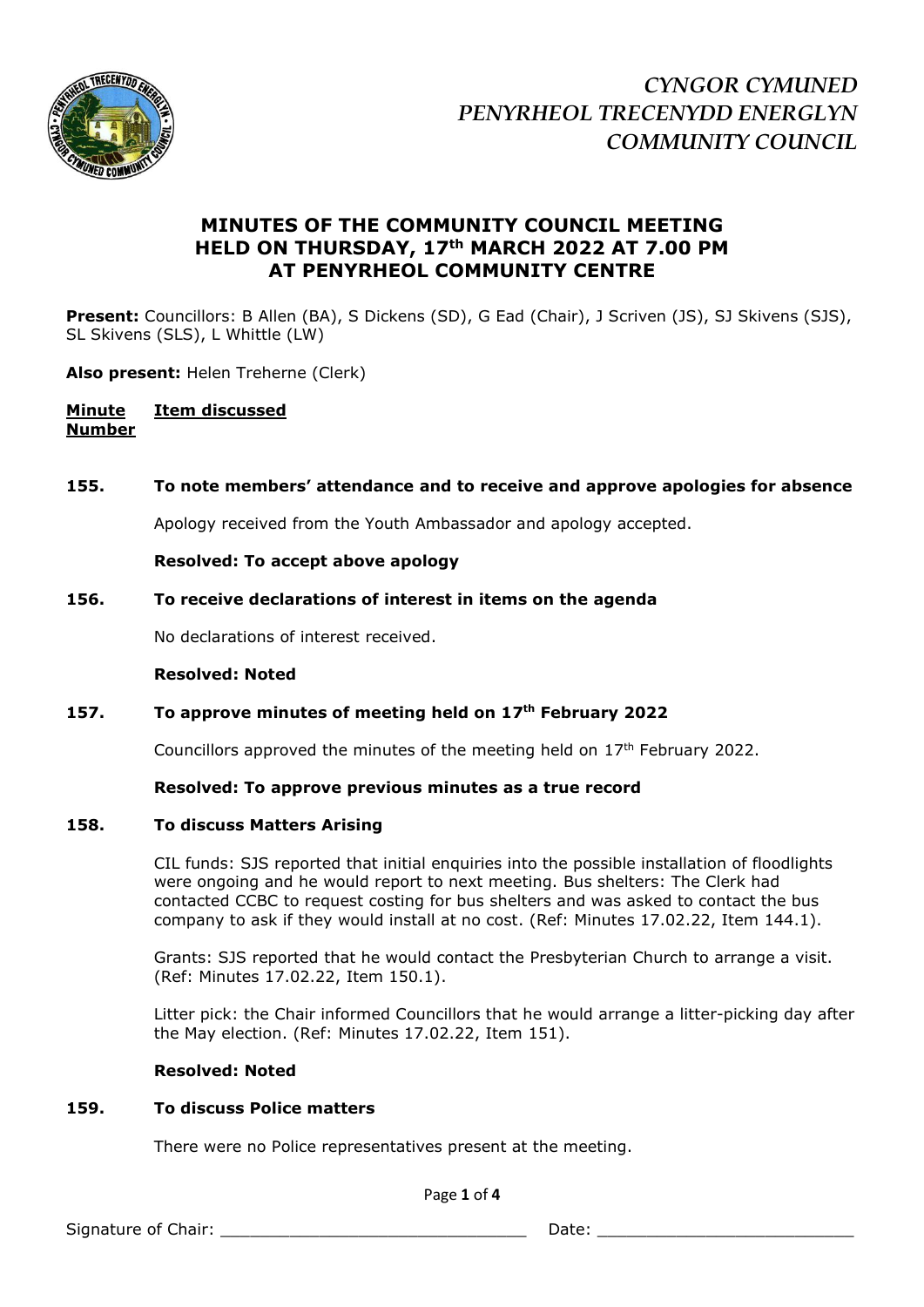#### **Resolved: Noted**

# **160. To discuss items/issues brought up by Councillors/COVID-19 update**

**160.1** SD reported that some residents of Heol Aneurin had started a petition regarding lack of parking facilities outside their houses. Councillors had visited this issue many times, but CCBC would not address the issue due to uneven ground, potential issues with drainage, underground services etc. Councillors resolved that a request would be made for the grass verge in Heol Tir Gibbon to be converted into a parking area.

# **Resolved: Councillors to request conversion of grass verge into parking area**

**160.2** SD reported that the new FFordd Newydd housing development had been signed off and that she had already raised an issue with the Project Manager regarding the mud and bark from the banking coming down onto the pavement and a pipe protruding from the site. It had also been planned that the site would have kerbs at the front, but there were apparently no funds left. Builders had cleaned up the debris on the pavement, but it was felt that the site had not been left in an aesthetically pleasing state. It was resolved that the Chair would write to United Welsh and copy in CCBC Highways. SD to take photos and forward to the Chair.

#### **Resolved:**

- **1. SD to forward photos of the issues to the Chair.**
- **2. Chair to write to United Welsh regarding the issues.**
- **160.3** SD reported that rubbish and tree debris were accumulating in the culvert in Heol Graigwen. SD to report to CCBC, copying in Natural Resources Wales (NRW).

# **Resolved: SD to report issue to CCBC, copying in NRW.**

**160.4** The Chair reported that two Councillors would soon be retiring and a Councillor would not be standing for re-election.

#### **Resolved: Noted**

# **161. To receive verbal reports from Chairs of committees**

No committee meetings had been held since the last meeting.

# **162. To receive Youth Ambassador report**

The Youth Ambassador was not present at the meeting.

#### **Resolved: Noted**

# **163. To discuss Communications, Website and Social Media**

Councillors asked the Clerk to check purdah regulations regarding posting on social media.

# **Resolved: Clerk to check purdah regulations.**

#### **164. To discuss CIL Funds**

Councillors discussed suggestions from Hendredenny residents on how to spend small pot of CIL funds. The larger projects would be discussed at a public consultation in due course. Councillors agreed that the ideas should be discussed and a concerted effort made to move them forward after the election, so that any new Councillors could get involved.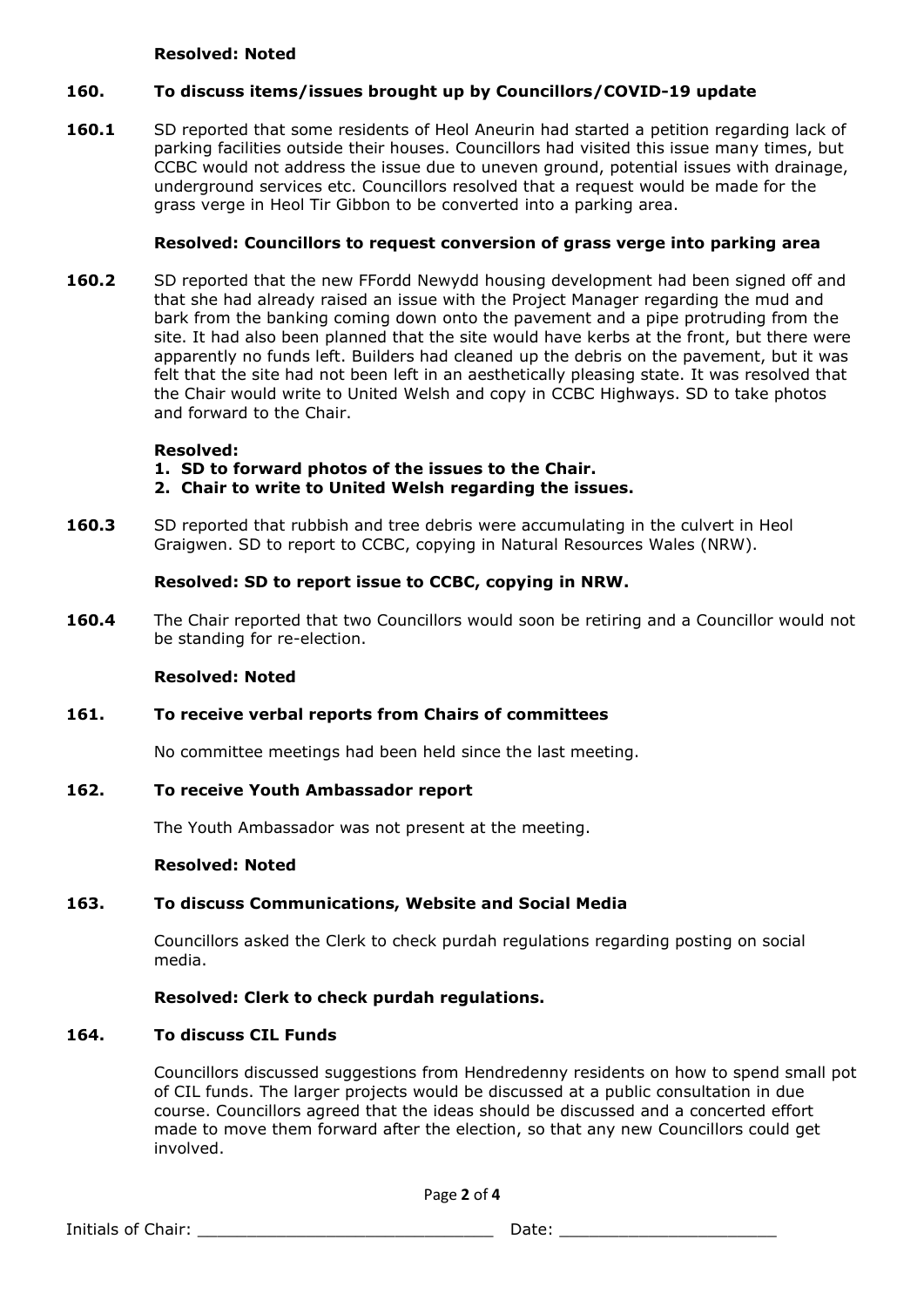# **Resolved: To discuss suggestions after election**

# **165. To discuss planning applications**

The following planning applications were discussed:

- **165.1** 22/0132/FULL 2 Caldicot Court, Hendredenny, Caerphilly CF83 2TJ - Erect two storey side extension with enlargement of existing front porch
- **165.2** 22/0147/COU Gwaun Gledyr Isaf Farm, Old Nantgarw Road, Groeswen, Cardiff CF15 7UN - Change the use of a stone barn into a three-bed dwelling with car parking
- **165.3** 22/0174/FULL 6 Caldey Island Way, Caerphilly CF83 2AY - Erect single storey rear and side extensions

# **Resolved: In the general interest of the community, no objections to be raised to Items 165.1 to 163.3**

# **166. To discuss correspondence received**

Councillors reviewed the following correspondence:

**166.1** Email from CCBC regarding retention of CCTV system at Penyrheol Top Shops

Councillors had agreed via email that the CCTV system should be retained at Penyrheol Top Shops due to the ongoing anti-social behaviour and the Clerk had replied to CCBC, requesting that the CCTV system be retained. The Chair of the Top Shops Working Group added that a meeting of the group would also need to be convened.

# **Resolved: Clerk to arrange Top Shops Working Group meeting**

**166.2** Email from Welsh Government re: Independent Remuneration Panel for Wales Annual Report

# **Resolved: Noted**

**166.3** Letter from Legends Leisure Ltd re: Ukrainian Appeal Fund

# **Resolved: Noted**

# **167. To discuss requests for grants**

# **167.1 Aber YMCA**

# **Resolved: In the interest of benefit to the community, a grant of £200 to be approved**

# **168. To discuss community litter-pick**

Councillors agreed to resume the litter-pick after the May election.

# **Resolved: To resume litter-pick after election**

# **169. To discuss summer playschemes**

The Clerk reported that a vacancy had arisen at the Penyrheol playscheme and she would be advertising both the following week and arranging for the Playscheme Committee to convene to discuss the summer playschemes.

Page **3** of **4**